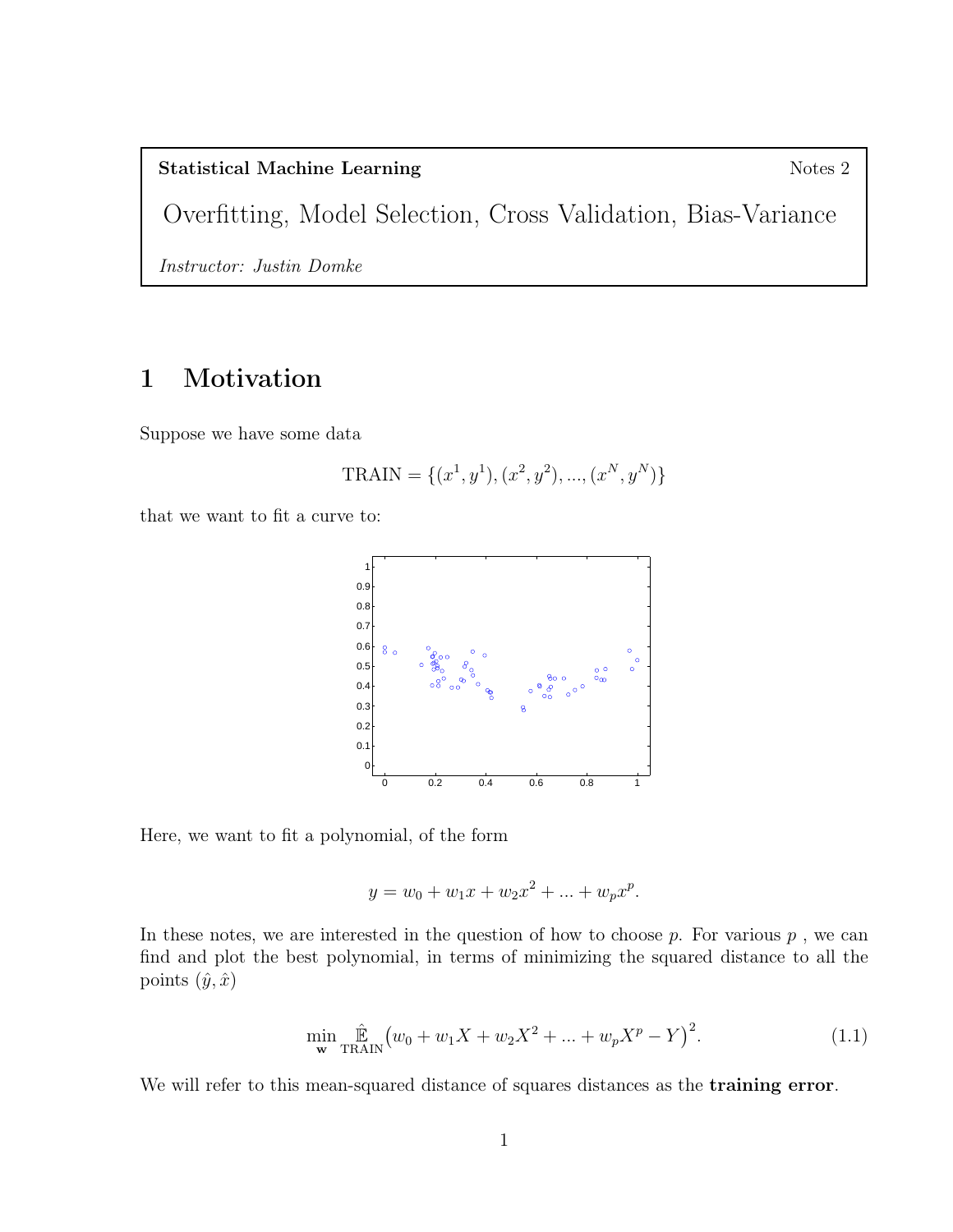

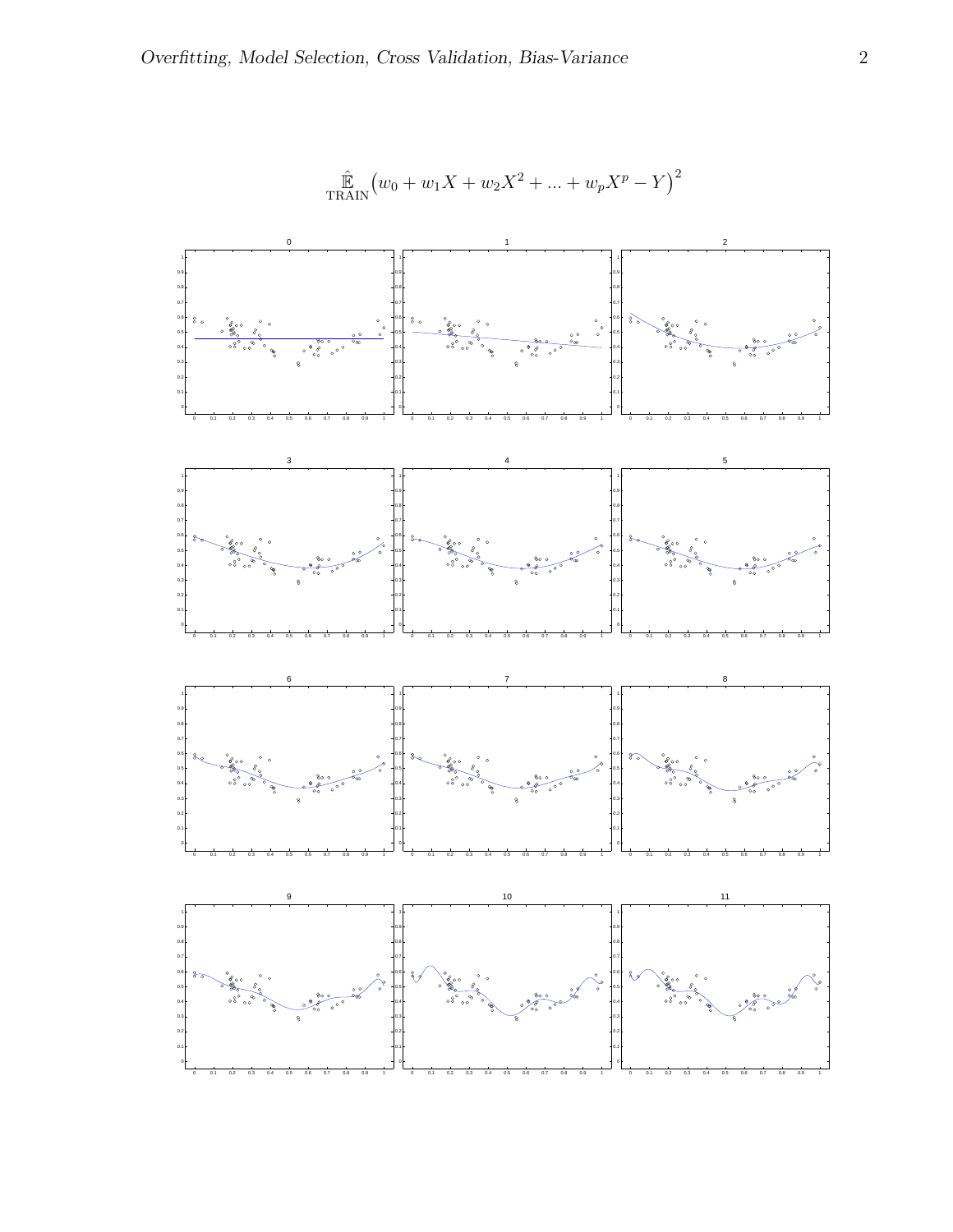

The question we address in these notes is: what  $p$  do we expect to generalize best? Specifically, we will imagine that we will get some new data TEST from the same distribution. We want to pick  $p$  to minimize the same sum-of-squares difference we used for fitting to the training data. This is called the test data.

$$
\hat{\mathbb{E}}_{\text{TEST}}(w_0 + w_1 X + w_2 X^2 + \dots + w_p X^p - Y)^2
$$

Here, we see a simple example of the basic game of machine learning. It works like this:

- Input some data TRAIN.
- Fit some model to TRAIN.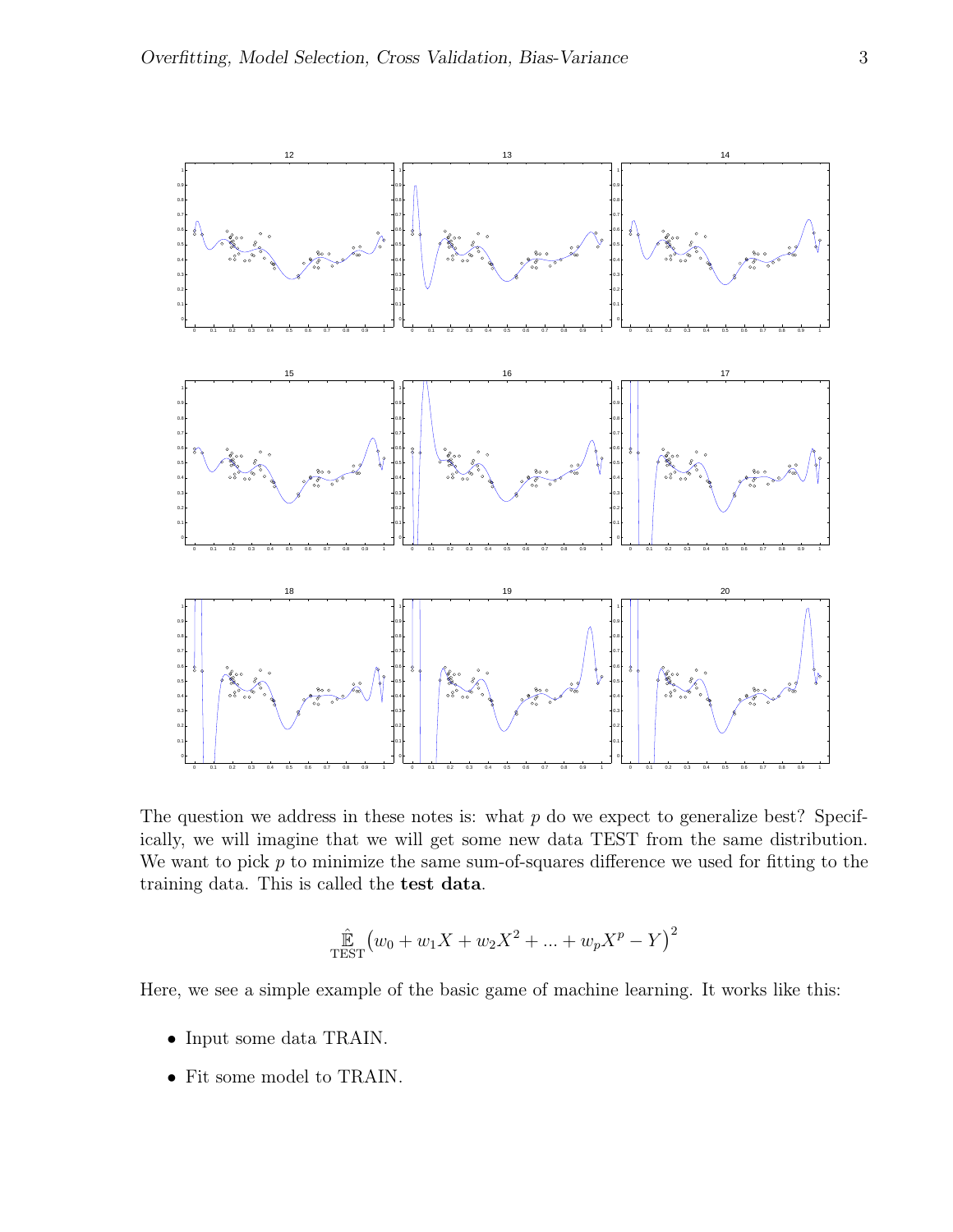- Get some new data TEST.
- Test the model on the TEST.

In machine learning, one is generally considered to have "won" the game if one's performance on TEST is best. This is often in contrast to the attitude in statistics, where success is usually measured in terms of if the model is close to the true model.

Our assumption here is that the elements of TRAIN and TEST are both "drawn from the same distribution". What this means is that there is some "true" distribution  $p_0(x, y)$ . We don't know  $p_0$ , but we assume all the elements of TRAIN and TEST are both drawn from it independently.

An example should make this clear. Suppose that x is a person's height, and y is a person's age. Then  $(x, y) \sim p_0(x, y)$  means that we got x and y by showing up at a random house on a random day, grabbing a random person, and measuring their height and age. If we got TRAIN by doing this in Rochester, and TEST by doing this in Buffalo, then we would be violating the assumption that TRAIN and TEST came from the same distribution.

Now, return to our example of choosing p. What will happen to the training error as  $p$  gets bigger? Now, clearly, a larger  $p$  means more "power", and so the training error will strictly decrease. However, the high degree polynomials appear to display severe artifacts, that don't appear likely to capture real properties of the data. What is going wrong here?

## 2 The Bias-Variance Tradeoff

Let us return to our initial problem of trying to pick the right degree  $p$  for our polynomial. The first idea that springs to mind is to pick that  $p$  that fits the data best. If we plot

$$
\min_{\mathbf{w}} \hat{\mathbb{E}}_{\text{TRAIN}} (w_0 + w_1 X + w_2 X^2 + \dots + w_p X^p - Y)^2.
$$

for each  $p$ , we see something disturbing: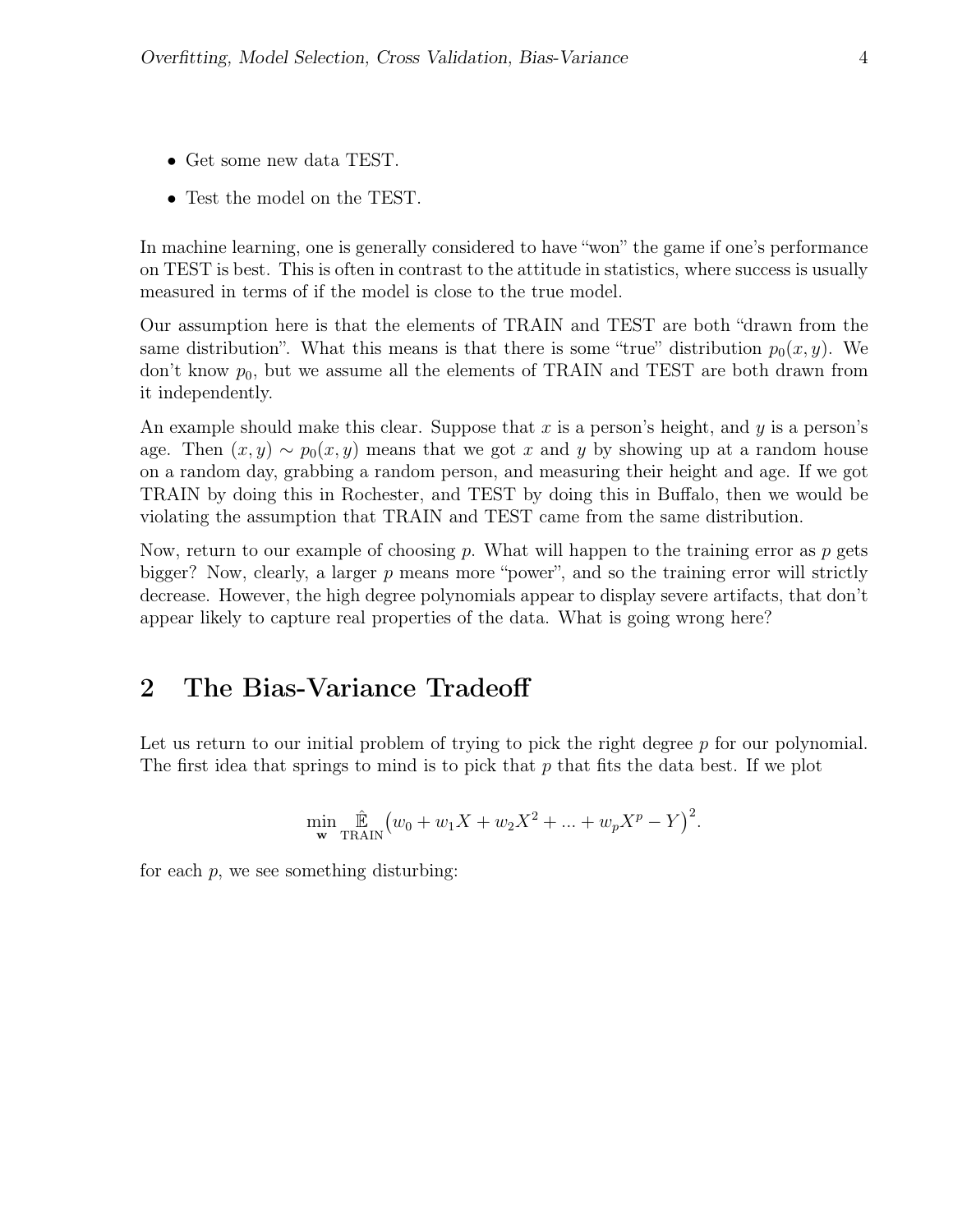

Clearly this is not what we want. Instead, suppose we had a giant pile of 100,000 extra point drawn from the same distribution as the training error. We will call this test data, and the average error on it the test error.



Things blow up after  $p = 13$ . (This is intuitively plausible if you look at the plots of the polynomials above.)

There are two things that are happening here:

• For very low  $p$ , the model is very simple, and so can't capture the full complexities of the data. This is called bias.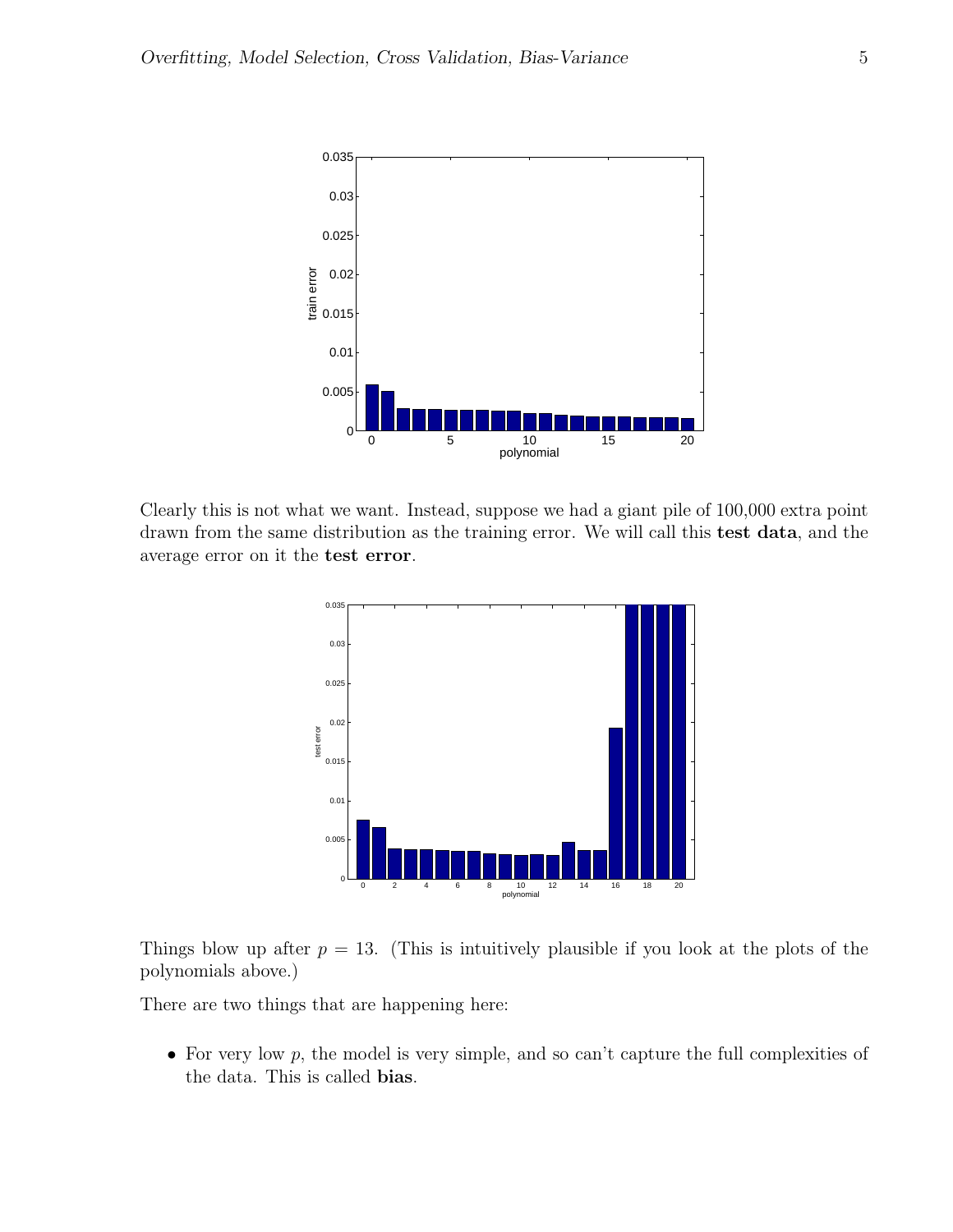• For very high  $p$ , the model is complex, and so tends to "overfit" to spurious properties of the data. This is called variance.

Don't think about the names "bias" and "variance" too much. The names derive from technical concepts in fitting least-squares regression models, but we will use them more informally for all types of models. Now, when doing model selection, one often sees a **bias-variance** tradeoff. This is commonly thought of by drawing a picture like this:



This shows the bias, variance, and error of a range of different learning methods, for a given amount of training data. It shows the common situation in practice that (1) for simple models, the bias increases very quickly, while (2) for complex models, the variance increases very quickly. Since the riskiness is additive in the two, the optimal complexity is somewhere in the middle. Note, however, that these properties do not follow from the bias-variance decomposition, and need not even be true.

Question: Suppose the amount of training data is increased. How would the above curves change?

Answer: The new curves would look something like:

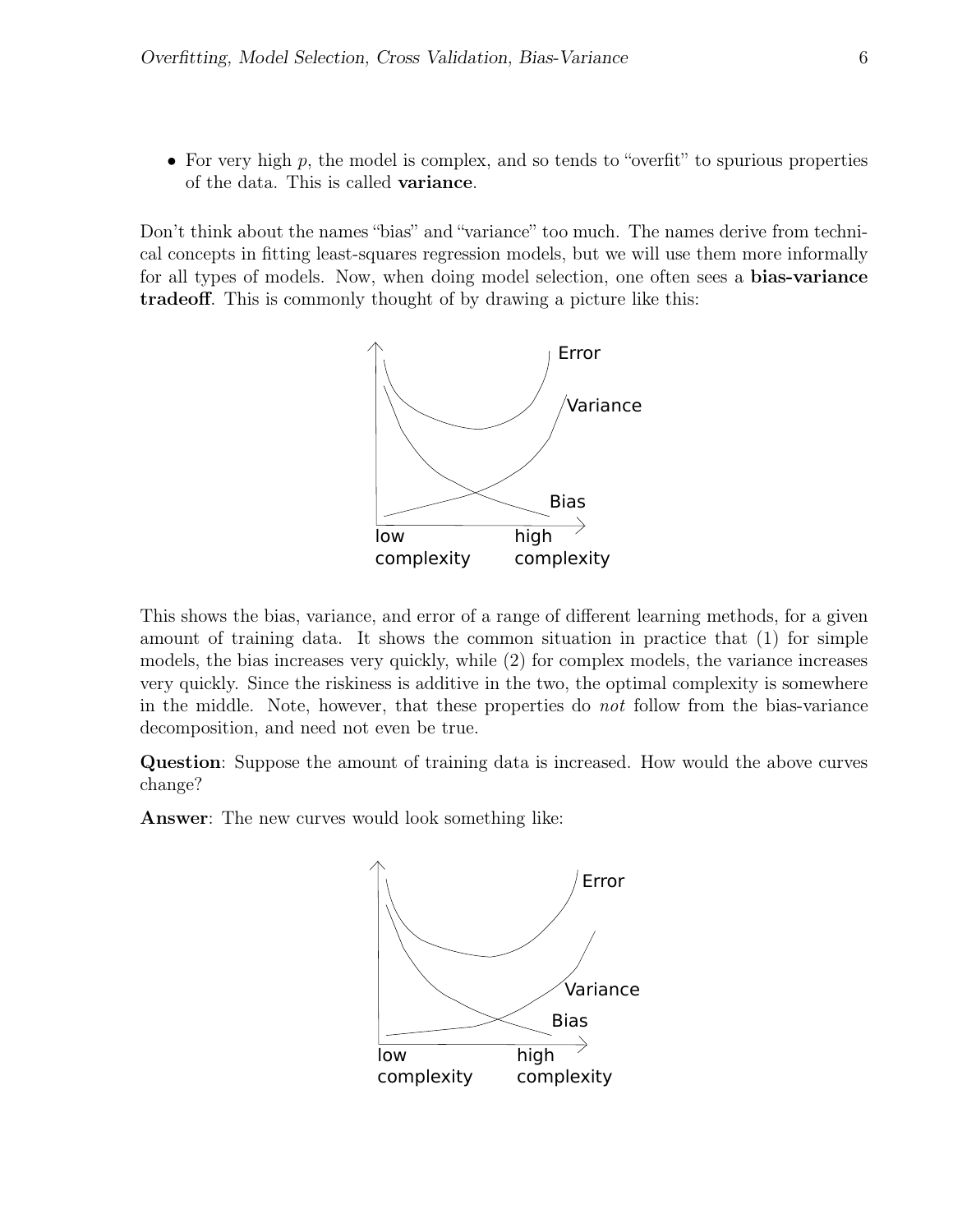The variance is reduced since there is more data, and so a slightly more complex model minimizes the expected error.

Bias-variance tradeoffs are seen very frequently, in all sorts of problems. We can very often understand the differences in performance between different algorithms as trading off between bias and variance. Usually, if we take some algorithm, and change it to reduce bias, we will also increase variance. This doesn't have to happen, though. If you work hard, you can change an algorithm in such a bad way as to increase both bias and variance.

## 3 Cross Validation

Let's return to the issue of picking  $p$ . We saw above that if we had 100,000 extra data, we could just fit the model with each  $p$ , and pick the  $p$  that does best on the validation data. What would you do if you don't happen to have a spare 100,000 extra data sitting around? The first idea that comes to mind is to "hold out" some of our original training data.

- 1. Split TRAIN into  $\text{TRAIN}_{\text{fit}}$  and  $\text{TRAIN}_{\text{validation}}$ . (e.g. half in each)
- 2. Fit each model to  $\text{TRAIN}_{\text{train}}$ , and evaluate how well it does on  $\text{TRAIN}_{\text{validation}}$ .
- 3. Output the model that has the best score on  $\text{TRAN}_{validation}$ .

This can work reasonably well, but it "wastes" the data by only training on half, and only testing on half. We can make better use of the data by making several different splits of the data. Each datum is used once for testing, and the other times for training. This algorithm is called K-fold cross validation.

- 1. Split TRAIN into K chunks
- 2. For  $k = 1, 2, ..., K$ :
	- (a) Set TRAIN<sub>validation</sub> to be the k<sup>th</sup> chunk of data, and TRAIN<sub>fit</sub> to be the other  $K - 1$  chunks.
	- (b) Fit each model to  $\text{TRAIN}_{\text{fit}}$  and evaluate how well it does on  $\text{TRAIN}_{\text{validation}}$ .
- 3. Pick the model that has the best average test score.
- 4. Retrain that model on all of TRAIN, and output that.

If we do 5-fold cross validation on our original set of 60 points, we get: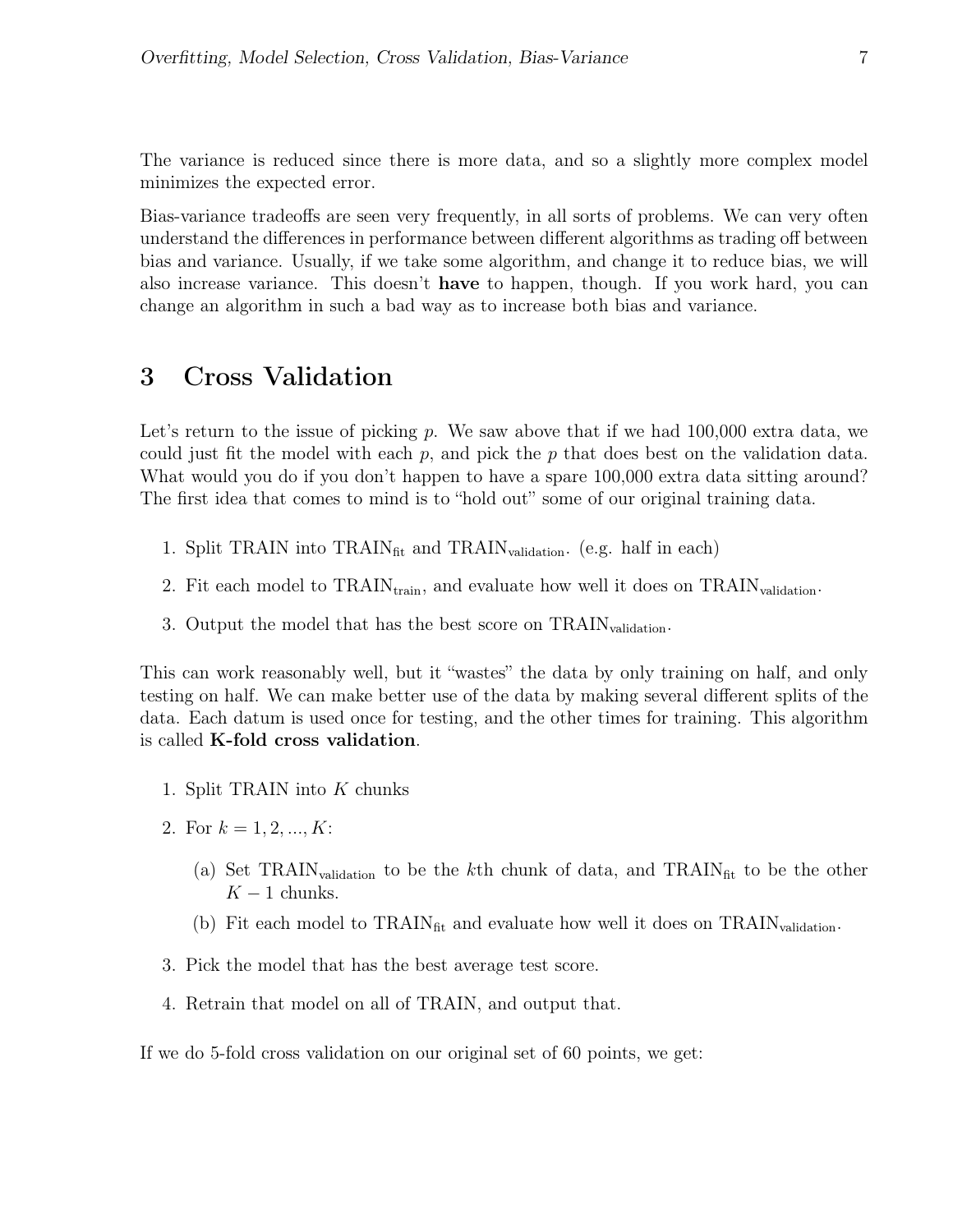

We can see that this picks  $p = 3$ , rather than the optimal  $p = 12$ . Clearly, cross validation is no substitute for a large test set. However, if we only have a limited training set, it is often the best option available.

In this case, cross-validation selected a simpler model than optimal. What do we expect to happen on average? Notice that with 60 points, 5-fold cross validation effectively tries to pick the polynomial that makes the best bias-variance tradeoff for 48 (60  $\cdot \frac{4}{5}$ )  $(\frac{4}{5})$  points. If we had done 10-fold cross validation, it would instead try to pick the best polynomial for 54  $(60 \cdot \frac{9}{10})$  points. Thus, cross validation *biases towards simpler models*. We could reduce this to the minimum possible by doing 60-fold cross validation. This has a special name: leaveone-out cross validation. In complex models, this can be expensive, though there has been research on clever methods for doing leave-one-out cross validation with out needing to recompute the full model. In practice, we usually don't see too much benefit for doing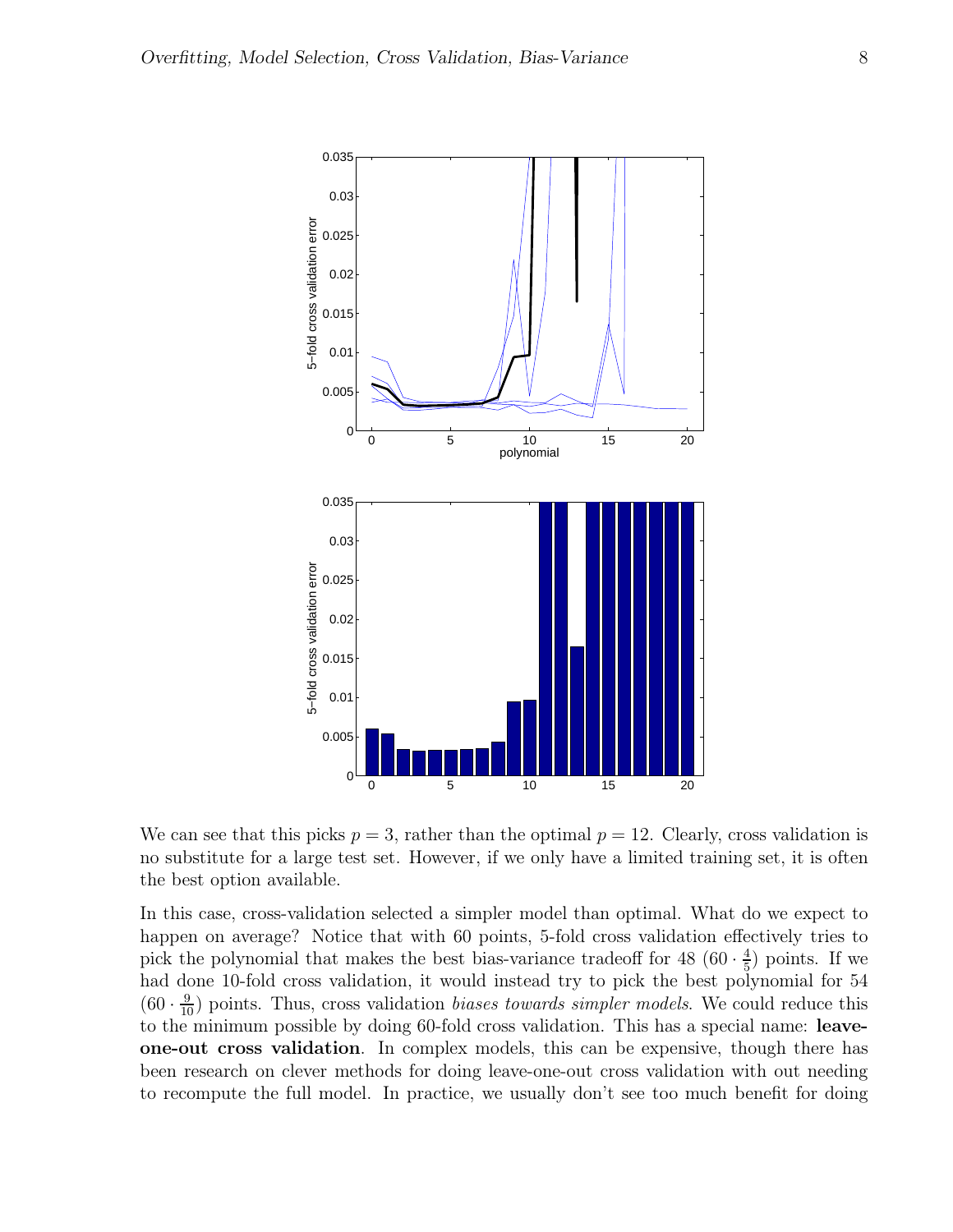

more then 5 or 10 fold cross validation. In this particular example, 60-fold cross validation still selects  $p = 3$ .

Cross validation is a good technique, but it doesn't work miracles: there is only so much information in a small dataset.

People often ask questions like:

- "If I do clustering, how many clusters should I use?"
- "If I fit a polynomial, what should its order be?"
- "If I fit a neural network, how many hidden units should it have?"